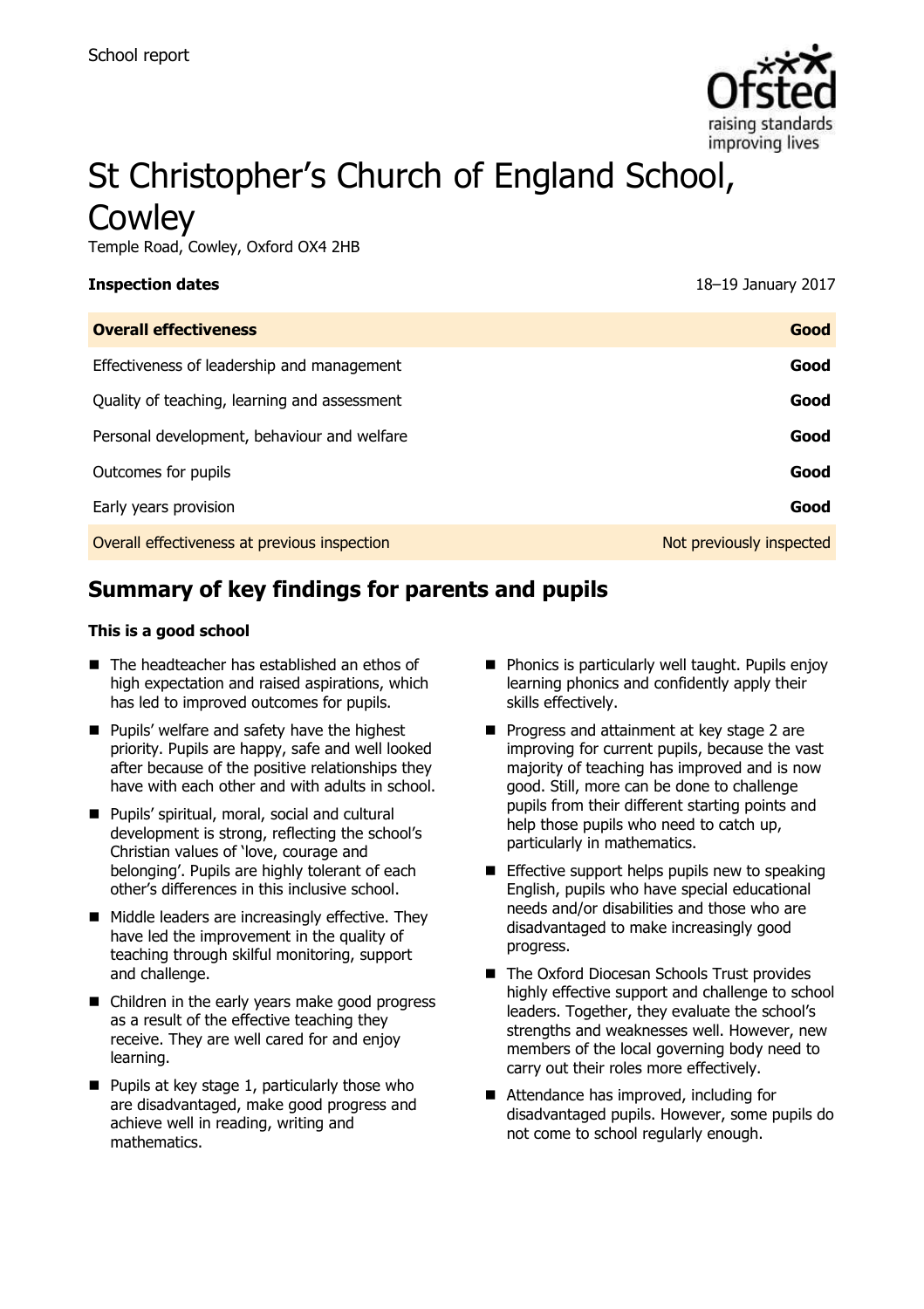

# **Full report**

### **What does the school need to do to improve further?**

- Further improve attendance, particularly for those pupils who are persistently absent.
- $\blacksquare$  Further develop the quality of teaching by ensuring that teachers, especially in key stage 2, plan activities that provide sustained challenge for pupils from their different starting points and help those who fall behind to catch up more quickly, particularly in mathematics.
- Further improve the quality of the local governing body by ensuring that new governors know how to carry out their roles more effectively.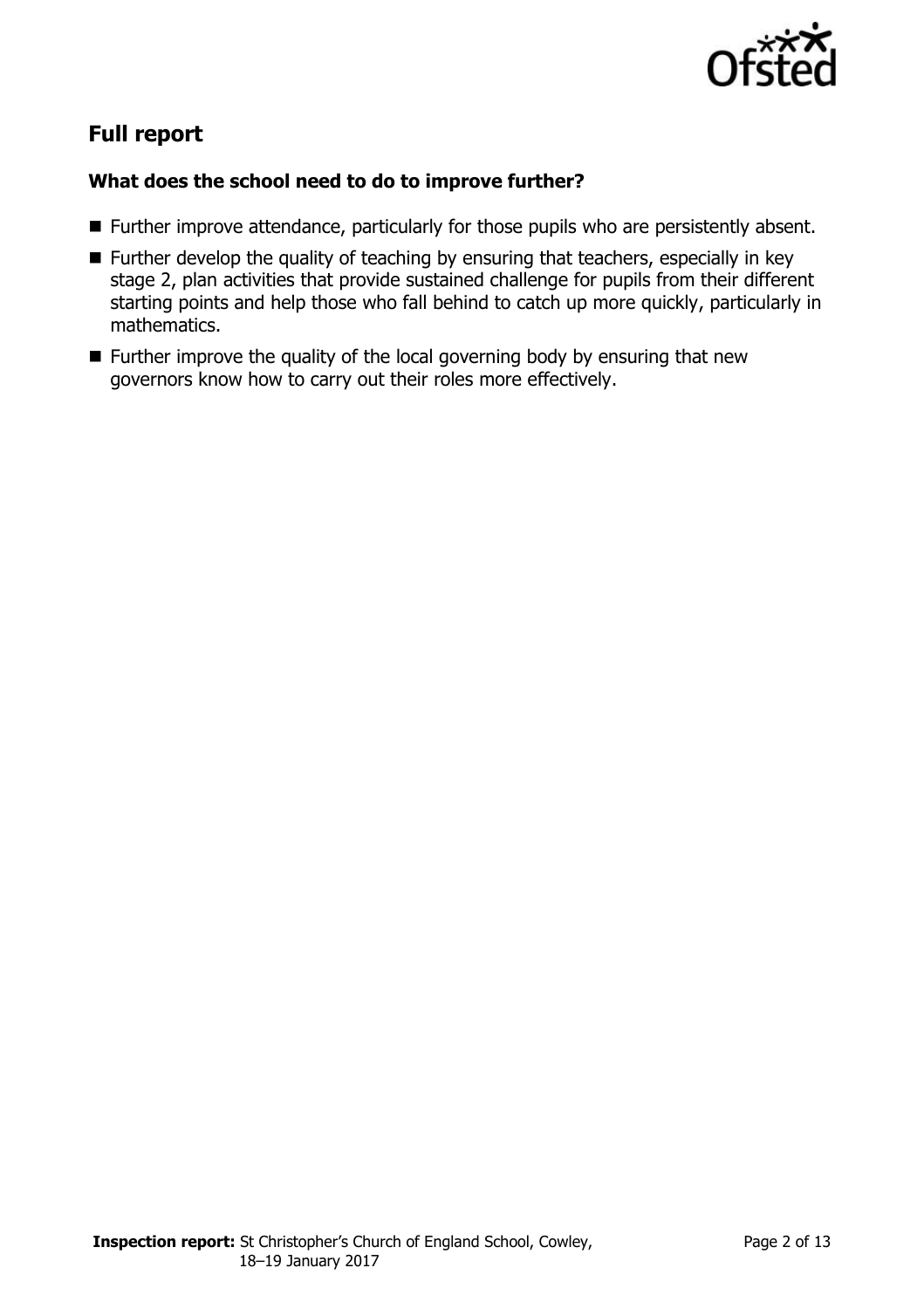

# **Inspection judgements**

#### **Effectiveness of leadership and management Good**

- The headteacher's vision and dedication have transformed the school. She has made sure that pupils' welfare and safety is the top priority and raised aspirations among staff of what pupils can achieve. As a result, pupils are happy, keen learners who, as one parent said, 'can't wait to come to school in the morning'.
- The headteacher, working closely with her able senior leadership team, has made sure that teachers constantly improve their skills. A robust performance management system holds teachers to account and helps identify teachers' training needs. Highquality training, often provided by the Oxford Diocesan Schools Trust, has helped to improve the quality of teaching so that it is now good. Teachers are positive about the changes they have made. They feel valued and glad to be a part of the school.
- The headteacher, supported by leaders of the trust, evaluates the school's strengths and weaknesses very well. She has prioritised developing a skilled middle leadership team to ensure that teaching and learning are well led. These leaders monitor the effectiveness of teaching, offering advice and support where teachers need to enhance their skills or want to try something new. They identify any groups of learners who need extra help. However, they do not yet evaluate the impact of the work they have been doing thoroughly enough.
- The curriculum is broad, balanced and interesting. Pupils enjoy a wide variety of lessons taught by specialists, including Spanish, computing and art. Pupils further hone their literacy and numeracy skills across the whole curriculum; leaders place an emphasis on 'real-life' problem-solving to develop skills of independence and leadership and to help prepare pupils for their next stages of education. Trips to places of local interest support the curriculum. Pupils said that they thoroughly enjoyed a recent visit to Sulgrave Manor where they dressed up in Tudor costumes: 'We got to do what they did and it helped us understand their lives.'
- Sports funding is used effectively to encourage pupils to be active and to enable staff to teach a broad range of sports. Pupils particularly value the Year 6 'sports crew' who organise activities at lunchtime using a vast array of play equipment. Extra-curricular sporting activities are well attended, including one run by specialist football coaches who help enhance pupils' football skills. Parents as well as pupils said that they enjoyed the 'family fun' day which promoted the value of kick-starting healthy lifestyles.
- **Pupil premium and special educational needs funding is used well. Pupils who need** help to catch up experience extra teaching from a range of specialist teachers and assistants in addition to the main curriculum. Pupils' progress is carefully tracked, and advice from outside agencies is sought if pupils are in danger of falling behind.
- **Pupils who are new to speaking English are particularly well supported in the early** years and in key stage 1. A specialist assistant and a home-school link worker engage highly effectively with families and pupils to share ways of helping to develop English language skills. However, more could be done for the small number of pupils in key stage 2 who still need support to learn English.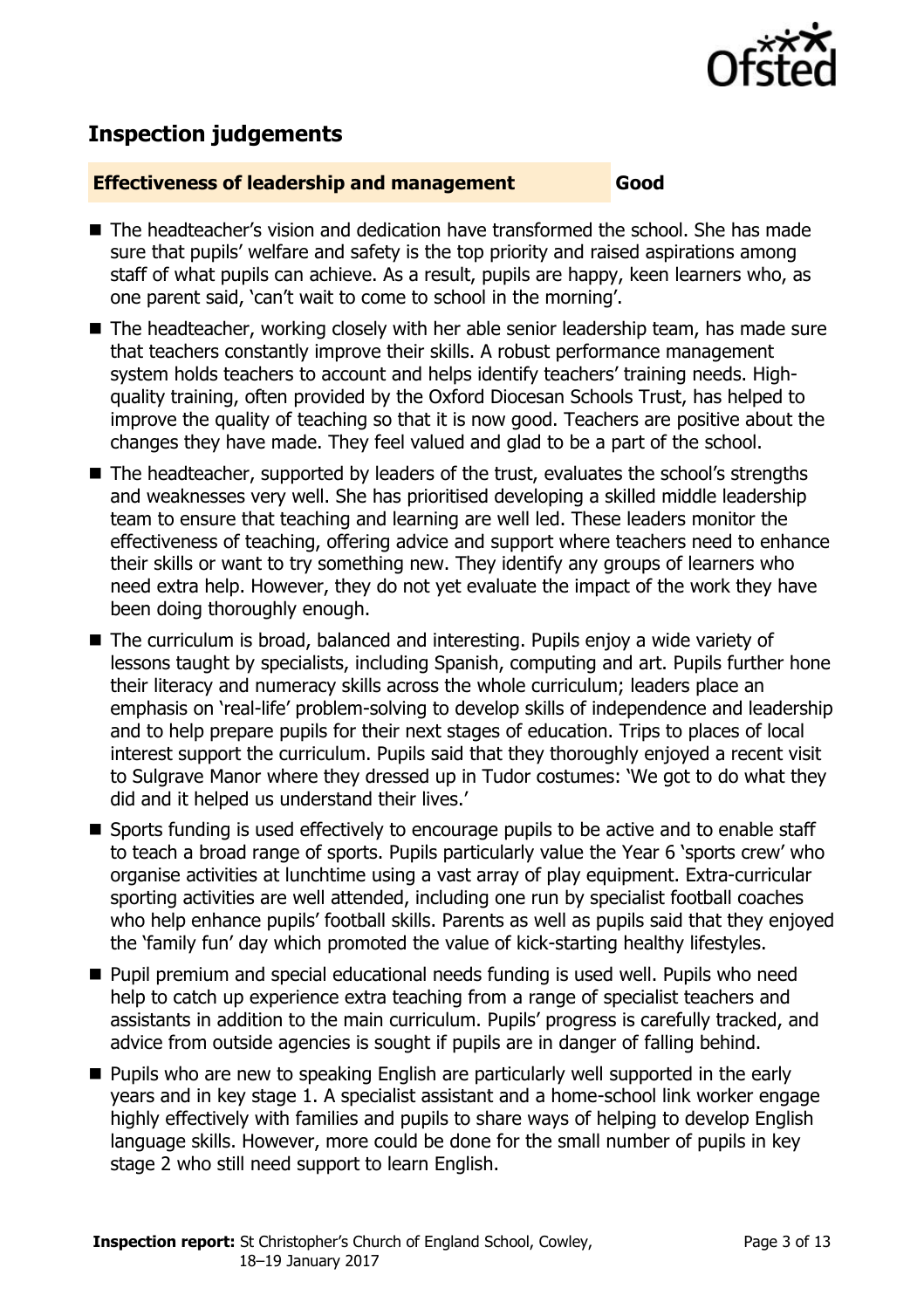

- Pupils' spiritual, moral, social and cultural understanding is good. Pupils mix very well with those of different cultures and religions both in class and at playtimes. They are highly accepting and respectful of people's differences. As one pupil said, 'Being different can be even better; all that matters is that you are loved.'
- The personal, social, health and economic (PSHE) education programme is a strength of the school. Daily reflection enables pupils to develop the school values of 'love, courage and belonging'. In one lesson, pupils sensitively made links between the courage of Martin Luther King and their own life in modern Britain by considering the courage people in Britain need when trying new things and making good choices.

#### **Governance of the school**

- The Oxford Diocesan Schools Trust provides highly effective support and challenge to school leaders because of its deep understanding of the school and its context in the community. Together with the school's leaders, the trust ensures that school selfevaluation and identified areas for improvement are sharply focused so that the school has rapidly improved since it became an academy.
- The local governing body carries out its statutory duties appropriately. Governors have a broad understanding of the school's strengths and areas for development. However, recent turbulence in membership of the local governing body means that currently the role of chair is vacant and some governors are new and inexperienced. As a result, the local governing body is being supported effectively by the trust, particularly in understanding how to hold leaders to account more effectively.

### **Safeguarding**

- The arrangements for safeguarding are effective.
- **Pupils'** welfare has the strongest priority in this school. Adults are well trained in safeguarding and child protection procedures and use the school's systems effectively to raise any concerns. Leaders ensure that help from outside agencies is accessed for pupils who need it. They keep clear and detailed records of concerns, actions and outcomes.
- **Pupils know how to keep themselves safe around school and at home, including online.** Pupils know who to talk to if they have any concerns. Parents confirm that their children feel both safe and happy at school.
- Governors carry out their safeguarding duties effectively. They have managed well the challenges of keeping the site secure, recently improving the safety of one entrance to the school.
- Leaders and governors make sure that safer recruitment procedures are followed effectively. Trained staff are involved in interviews, employment checks are suitably rigorous and the single central record is accurate and up to date.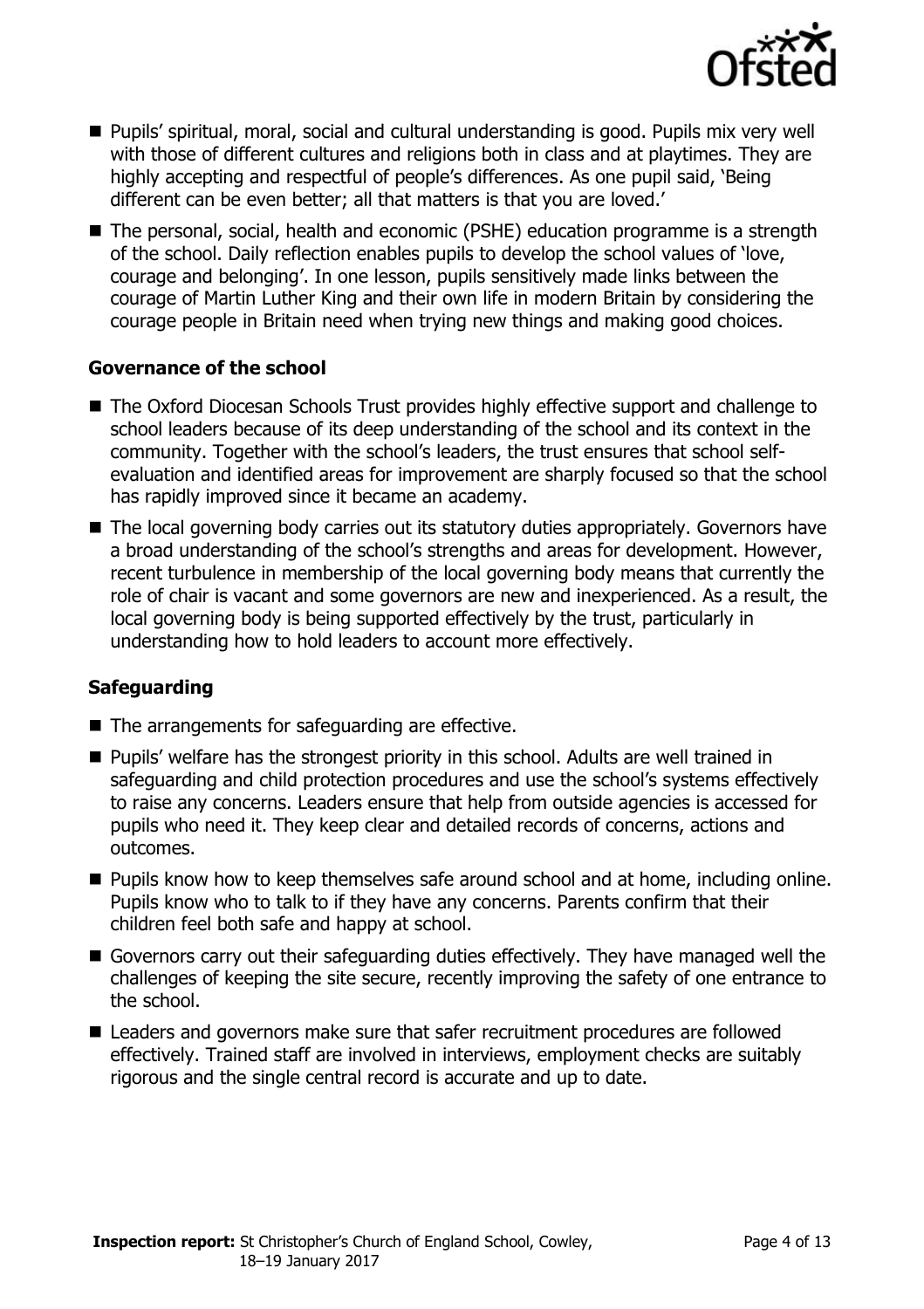

#### **Quality of teaching, learning and assessment Good**

- The quality of teaching is good and improving. This is because of regular monitoring by leaders and insightful feedback about strengths and areas to improve. In addition, experienced teachers provide good role models and support for less experienced colleagues. New staff say that they feel highly valued and have been welcomed warmly as they begin their teaching career.
- Key stage leaders and subject specialists support teachers' planning so that it effectively meets the requirements of the curriculum. Activities capture pupils' enthusiasm for learning so that in most year groups pupils make good progress. Pupils often work cooperatively with one another. This was seen in literacy, where pupils eagerly helped each other use rich vocabulary to improve their stories about Norse gods.
- Teachers use assessment information well to identify what pupils already know and what they need to do next. 'Red hot tasks' add a level of challenge for pupils who are eager to stretch themselves. However, in some cases, too long is spent reviewing what pupils can already do, so that some pupils, particularly those who are most able, do not make the progress they are capable of. Leaders are working effectively to minimise these inconsistencies.
- Disadvantaged pupils are well supported so that, in key stage 1 especially, these pupils do not fall behind. In key stage 2, teachers use the information they have about pupils' strengths and gaps to make sure that those who need it are helped to catch up.
- Teaching rightly focuses on supporting the needs of those pupils who speak English as an additional language. In key stage 1, a specialist assistant expertly works with pupils and families of those new to English. In key stage 2, some teachers use strategies designed to help pupils unfamiliar with English access the curriculum. In particular, the school is making sure that pupils' understanding of vocabulary is improved.
- Teaching assistants work well with teachers to adeptly support the learning of pupils who have special educational needs and/or disabilities. They adjust levels of support appropriately so that pupils do not become over-reliant on adults' help.
- Mathematics teaching is improving as a result of leaders' actions. Effective training has enabled teachers to better meet the demands of the new mathematics curriculum. Teachers address misconceptions quickly, which aids pupils' understanding of concepts. For example, a class discussion about possible methods of calculating numbers to a decimal place helped pupils understand the most effective method and allowed them to move their learning on swiftly. While the majority of current pupils do now make good progress, leaders are aware that some need to make accelerated progress to attain in line with pupils nationally.
- A consistent approach to teaching reading is leading to improved outcomes for pupils, particularly at key stage 1. Phonics is especially well taught. In the early years, children enthusiastically become familiar with the sounds letters represent through games and songs. In Years 1 and 2, pupils confidently sound out unfamiliar words and make predictions about what these words might mean by looking at the context of the sentence as a whole.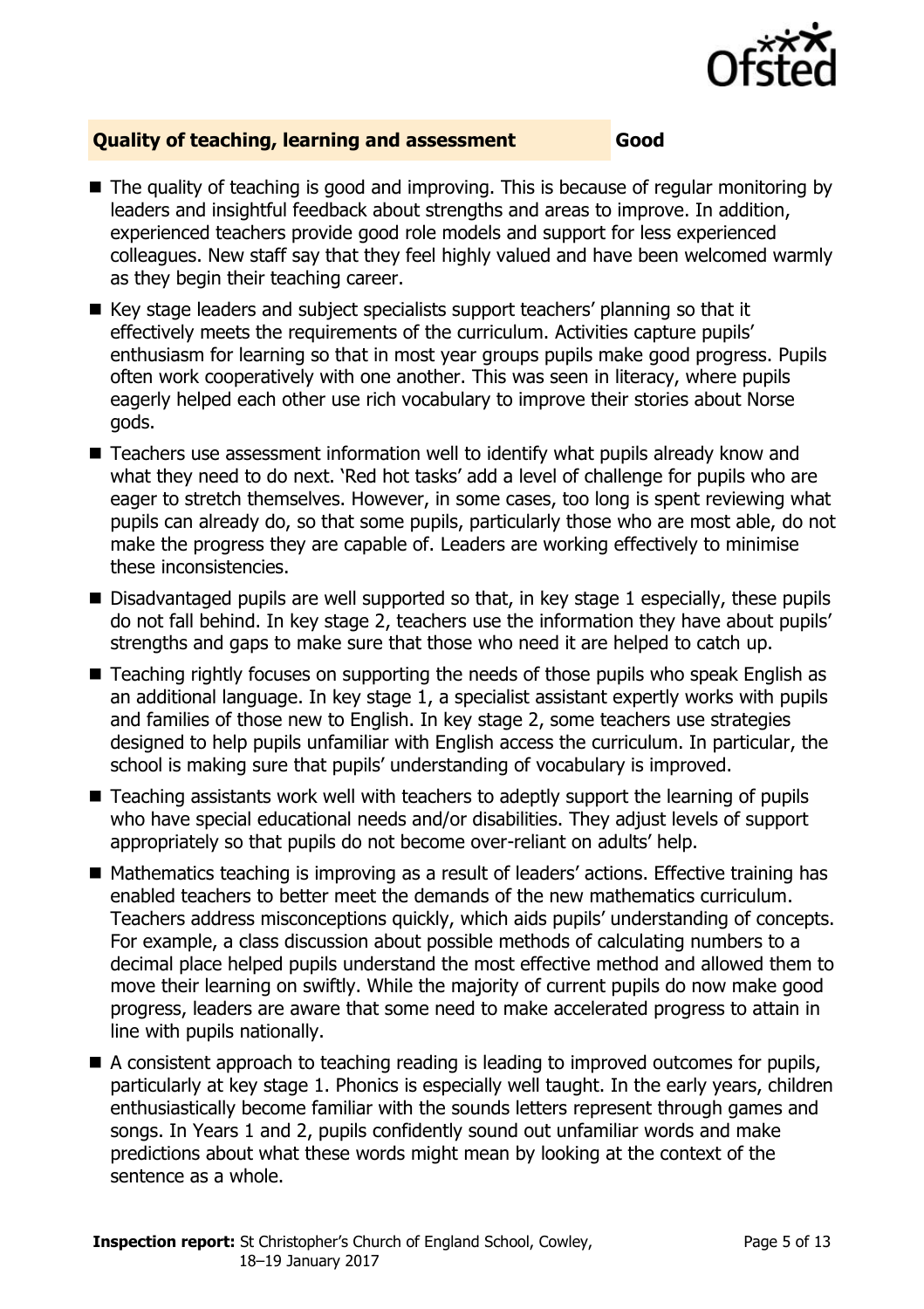

- Reading remains a priority in key stage 2. Pupils love reading and can read fluently. However, they do not always understand the context of what they are reading. Leaders are addressing this by adapting the curriculum to make sure that pupils are introduced to more vocabulary than they have been in the past. This is helping current pupils to make more rapid progress in both reading and writing.
- The teaching of writing is improving. Pupils are clear how to structure their work and know how to make their writing lively and interesting for the reader. Pupils are developing good editing skills, self-correcting their work and offering each other advice on improvements. In some cases, the most able pupils are challenged highly effectively, sometimes moving away from the original structure so that they can be truly creative in their approach. However, this level of challenge is not consistent across the school.
- Strong questioning results in pupils explaining their understanding well. For example, in mathematics, pupils in Year 6 explained why rounding up and down is appropriate to avoid overspending against a budget. In literacy, the most able pupils in Year 5 spoke confidently about how to make sure their writing gripped the reader's attention from the start.
- A small minority of teaching does not help pupils to make good progress where teaching does not stretch pupils' understanding or does not engage pupils well enough. Sometimes, pupils are too shy to say that they do not understand what to do, so do not get help quickly enough.

#### **Personal development, behaviour and welfare Good**

#### **Personal development and welfare**

- The school's work to promote pupils' personal development and welfare is good.
- **Pupils from all backgrounds thrive in this inclusive school. The vast majority of pupils** are confident, self-aware and happy to talk to adults about their school and their learning. Older pupils play with younger ones at breaktimes, modelling how to play well. Trained buddies talk to anyone who might be on their own or feeling sad, to make sure that they are okay.
- **Pupils'** confidence and resilience are further developed through attending the forest school. Here pupils actively engage in activities such as rope-walking and learn to ask for help when they need it and to talk about their experiences positively. Leaders are now making sure that those pupils who need to transfer these skills to the classroom do so.
- **Pupils value the different ways they are able to develop leadership skills. These include** helping each other with their learning in class and taking part in school council meetings, where ideas about how to improve the school are discussed.
- **Pupils understand that there are different types of bullying, including by using social** media. They can explain why bullying is wrong. School records show that bullying of any type is very rare, but that if it does happen it is swiftly and effectively dealt with. Pupils and parents agree.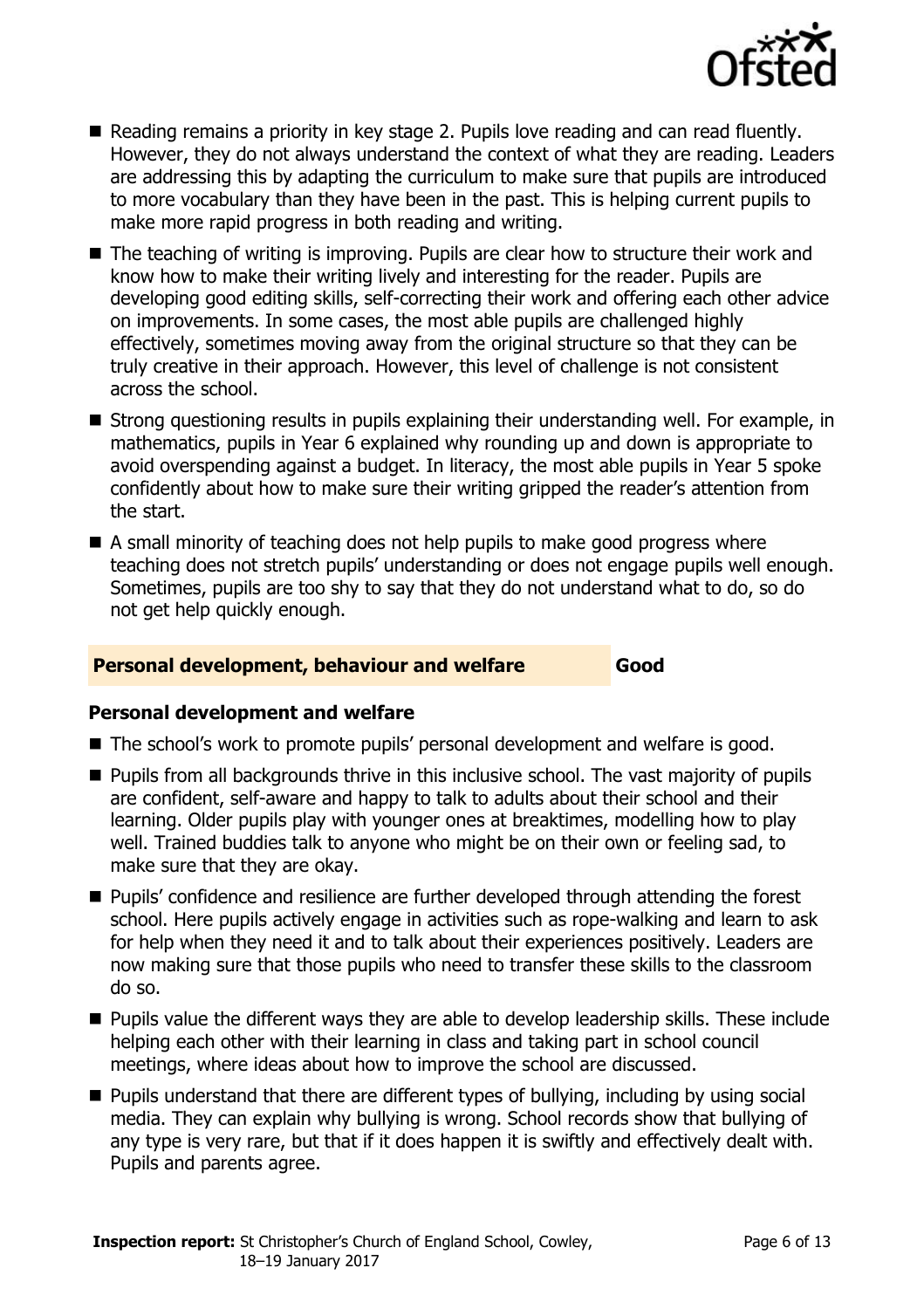

#### **Behaviour**

- The behaviour of pupils is good.
- **Pupils are friendly towards each other and very positive about school. The vast** majority of pupils are keen to learn and behave well both in and outside of lessons.
- **Pupils value the strong relationships with their teachers, which help them to learn well.** Where pupils' attitudes to learning have in the past been poor, leaders have focused carefully on improving them, particularly by praising pupils when they show good learning behaviours. As a result, incidents of poor behaviour are low and reducing.
- Where teaching is not challenging, or when transitions between activities are not well managed, pupils sometimes struggle to behave well. Leaders are highly aware of this and act swiftly to address any issues by supporting teachers in their planning and behaviour management.
- Attendance has improved significantly since the school became an academy, including for disadvantaged pupils. A range of effective sanctions and rewards are used to encourage good attendance.
- The number of pupils persistently absent has reduced. The skilled home-school link worker liaises particularly well with families in the early years to highlight the importance of coming to school. Her work is especially effective in preventing persistent absence. However, there are still too many pupils who do not come to school regularly enough.

#### **Outcomes for pupils Good**

- Stronger teaching is leading to improved achievement for current pupils, particularly in key stage 1. The progress of the majority of pupils in key stage 2 is strong.
- In 2016, pupils' attainment in reading, writing and mathematics was below that of other pupils nationally. However, despite low starting points, current pupils are attaining more highly than previous pupils. Leaders and teachers are raising aspirations of what pupils can achieve.
- **Pupils leaving Year 6 in 2016 had made less progress in reading than other pupils** nationally, particularly disadvantaged pupils and girls. Detailed scrutiny of the progress of current pupils shows that progress in reading has improved throughout the school, including for disadvantaged pupils and for girls.
- $\blacksquare$  The proportion of pupils reaching expected standards by the end of key stage 1 last year was similar to national figures. More most-able pupils than in most schools nationally reached the highest levels of attainment, known as 'greater depth', in all subjects. The proportion of disadvantaged pupils that reached at least the expected standard, and those who reached greater depth, was above national figures in all subjects.
- Children in the early years make strong progress from their starting points. Although a slightly lower proportion of children achieve a good level of development in the early years compared with nationally, this difference is diminishing well over time. Current children are making even more rapid progress than previous cohorts.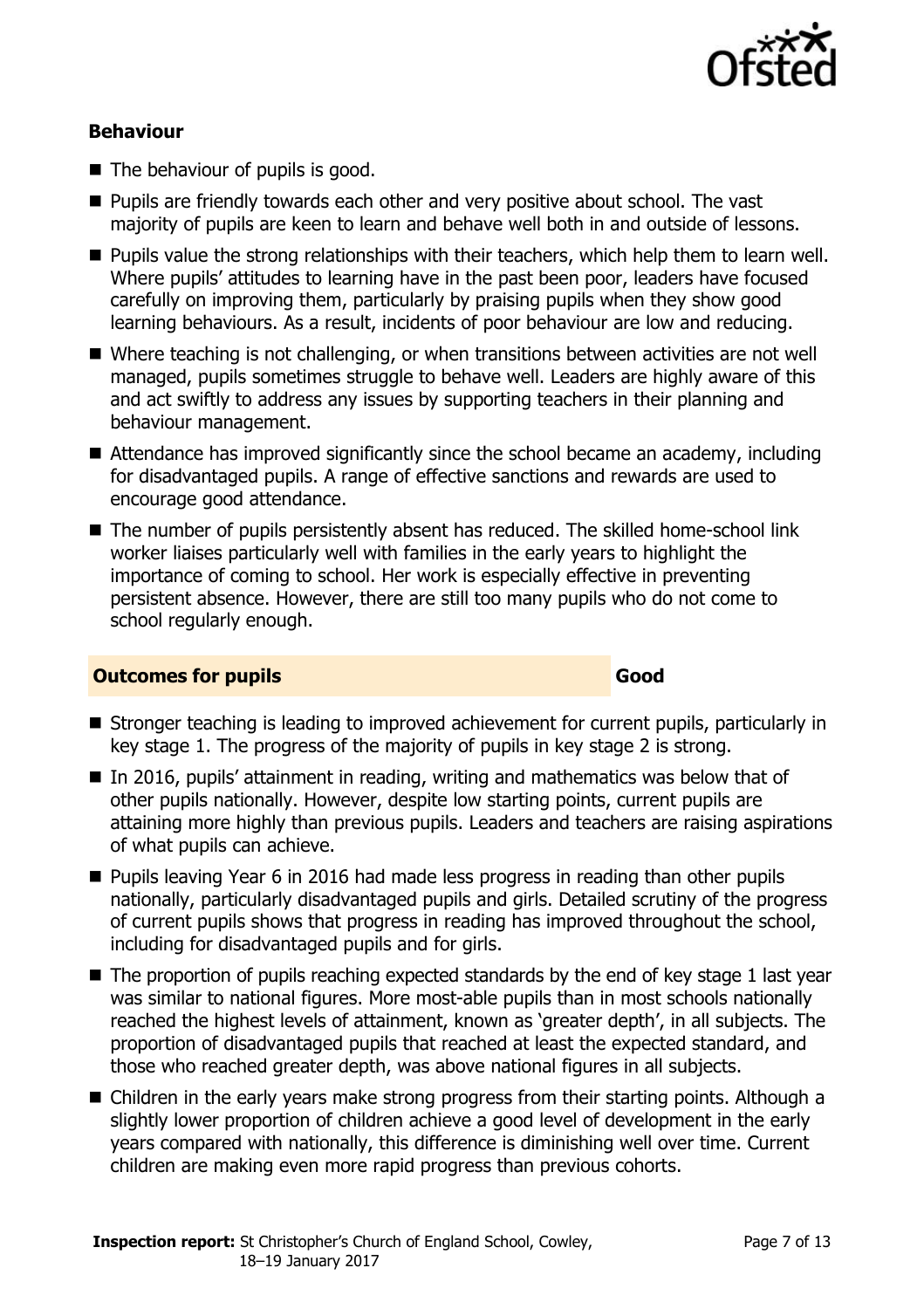

- $\blacksquare$  Provision for the teaching of phonics is good. Current pupils are making good progress and achieving well. The proportion of pupils that met the expected standard in the Year 1 phonics screening check rose above the national average in 2016. There was a particularly marked improvement for disadvantaged pupils.
- Observations of learning and a scrutiny of books of current pupils showed that pupils who speak English as an additional language make accelerated progress across the curriculum.
- Pupils who have special educational needs and/or disabilities make progress in line with pupils nationally in reading and writing. However, progress in mathematics is below the national average. Leaders and governors have highlighted this as a priority for improvement.
- Where progress is weaker, leaders have scrutinised why this is the case. They are ensuring that a variety of additional support for pupils and teachers is starting to have an impact. Leaders know that work to improve attainment is ongoing, particularly in mathematics.

#### **Early years provision Good Good**

- The highly skilled early years leader has made sure that the curriculum is well planned to provide stimulating and demanding experiences which help children learn well. She leads her team of teachers and assistants effectively to make sure that children in the early years are especially well cared for and make good progress.
- Teachers work closely with parents to assess children's starting points, and use this information to plan a curriculum for each child which helps them to make good progress. A specialist assistant helps children who are new to English develop their verbal skills. The pupil premium is spent effectively to provide additional teaching for pupils who enter the school with low starting points to quickly catch up.
- The early years environment is stimulating and vibrant. The class theme of Goldilocks was evident through vibrant displays on walls and the classroom set up to look like children are in the story. This encouraged children to become familiar with the story and reflect it in their play, for example when pretending to eat porridge in the mud kitchen.
- Children demonstrate sensible behaviour at all times. They are considerate to each other, for example when working in pairs to match numbers. Children are confident learners, happily asking and answering questions which further their understanding of the world around them.
- Teachers encourage children in their learning through the skilful use of praise, and children praise each other when they succeed. For example, in a phonics lesson, children eagerly guessed which sound their friends were making and enthusiastically clapped each other when they pointed to the correct letters represented by the sound.
- Children enjoy choosing from a wide range of activities, which are well matched to all the areas of the curriculum. Most of these activities challenge children to develop their skills and language well. Children were particularly enthusiastic when planting in the outdoor garden and when running on the trail made from wooden blocks. However, in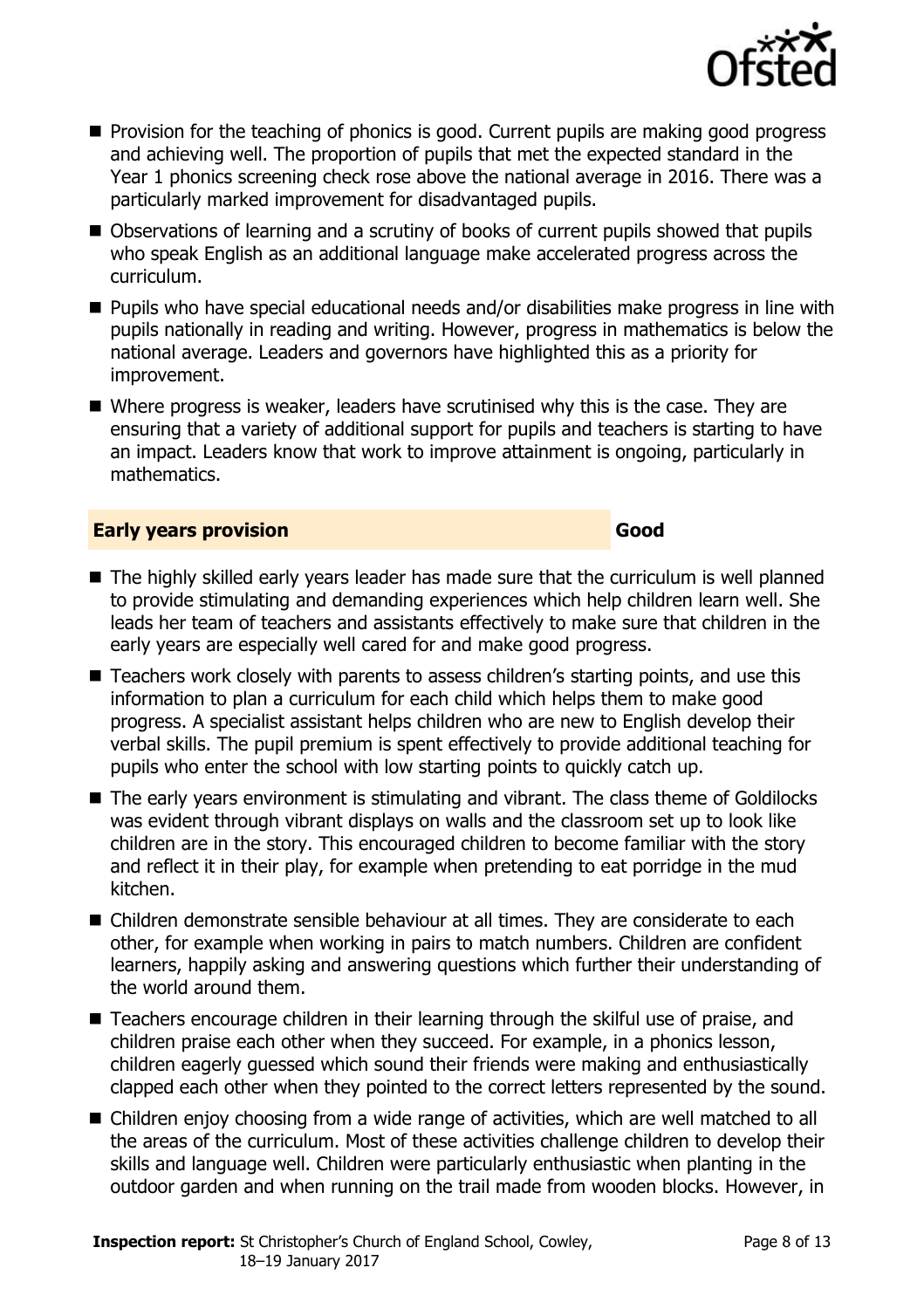

some cases, children were unsure why they were doing an activity, or the activity they were doing did not advance their learning sufficiently.

- Teachers in the early years share key information about children's welfare, abilities and skills with Year 1 teachers so that children experience a smooth transition into Year 1. Leaders make sure that children are ready to start Year 1, for example by teaching phonics in a similar way and by using the same style of writing throughout the school.
- Safeguarding is effective. All welfare requirements are fully met. All staff are vigilant in ensuring that the environment is safe. They are well qualified and receive annual training in safeguarding and child protection. The early years leader and home-school link worker work particularly well with parents new to the school so that parents understand the importance of coming to school regularly.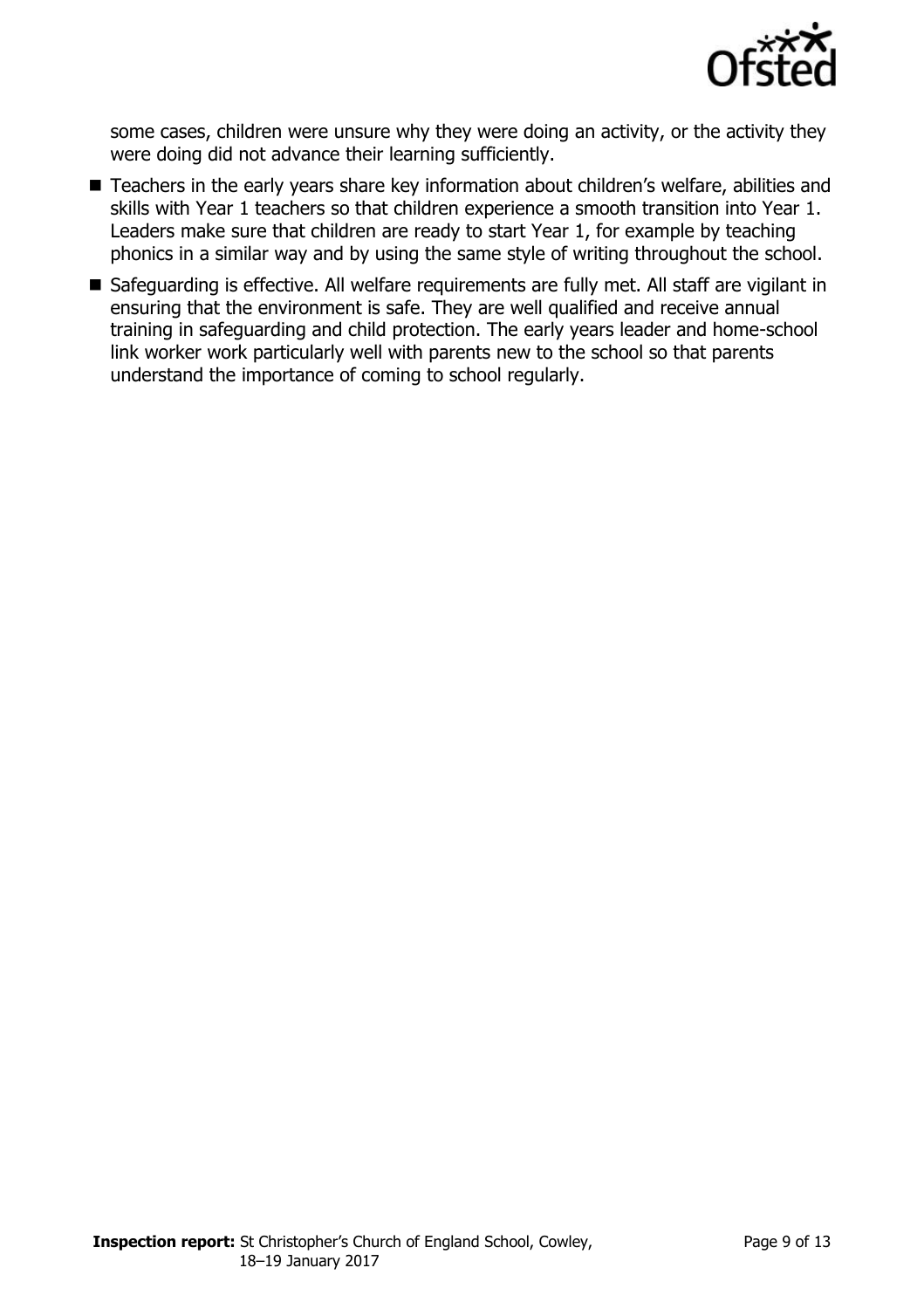

# **School details**

| Unique reference number | 140556      |
|-------------------------|-------------|
| Local authority         | Oxfordshire |
| Inspection number       | 10024485    |

This inspection of the school was carried out under section 5 of the Education Act 2005.

| Type of school                      | Primary                                     |
|-------------------------------------|---------------------------------------------|
| School category                     | Academy sponsor-led                         |
| Age range of pupils                 | 3 to 11                                     |
| <b>Gender of pupils</b>             | Mixed                                       |
| Number of pupils on the school roll | 451                                         |
| Appropriate authority               | Academy trust                               |
| Chair                               | Kate Janko                                  |
| <b>Headteacher</b>                  | Sheenagh Broadbent                          |
| Telephone number                    | 01865 779772                                |
| Website                             | www.st-christophers-pri.oxon.sch.uk         |
| Email address                       | office.3252@st-christophers-pri.oxon.sch.uk |
| Date of previous inspection         | Not previously inspected                    |

### **Information about this school**

- St Christopher's Church of England School is a larger than average-sized primary school on the outskirts of Oxford.
- The proportion of pupils from multi-ethnic groups and the proportion of pupils who speak English as an additional language are well above the national average.
- The proportion of pupils supported by the pupil premium is above the national average.
- The proportion of pupils who have special educational needs and/or disabilities is average.
- The school is part of the Oxford Diocesan Schools Trust.
- The school uses no alternative providers of education.
- The school meets requirements on the publication of specified information on its website.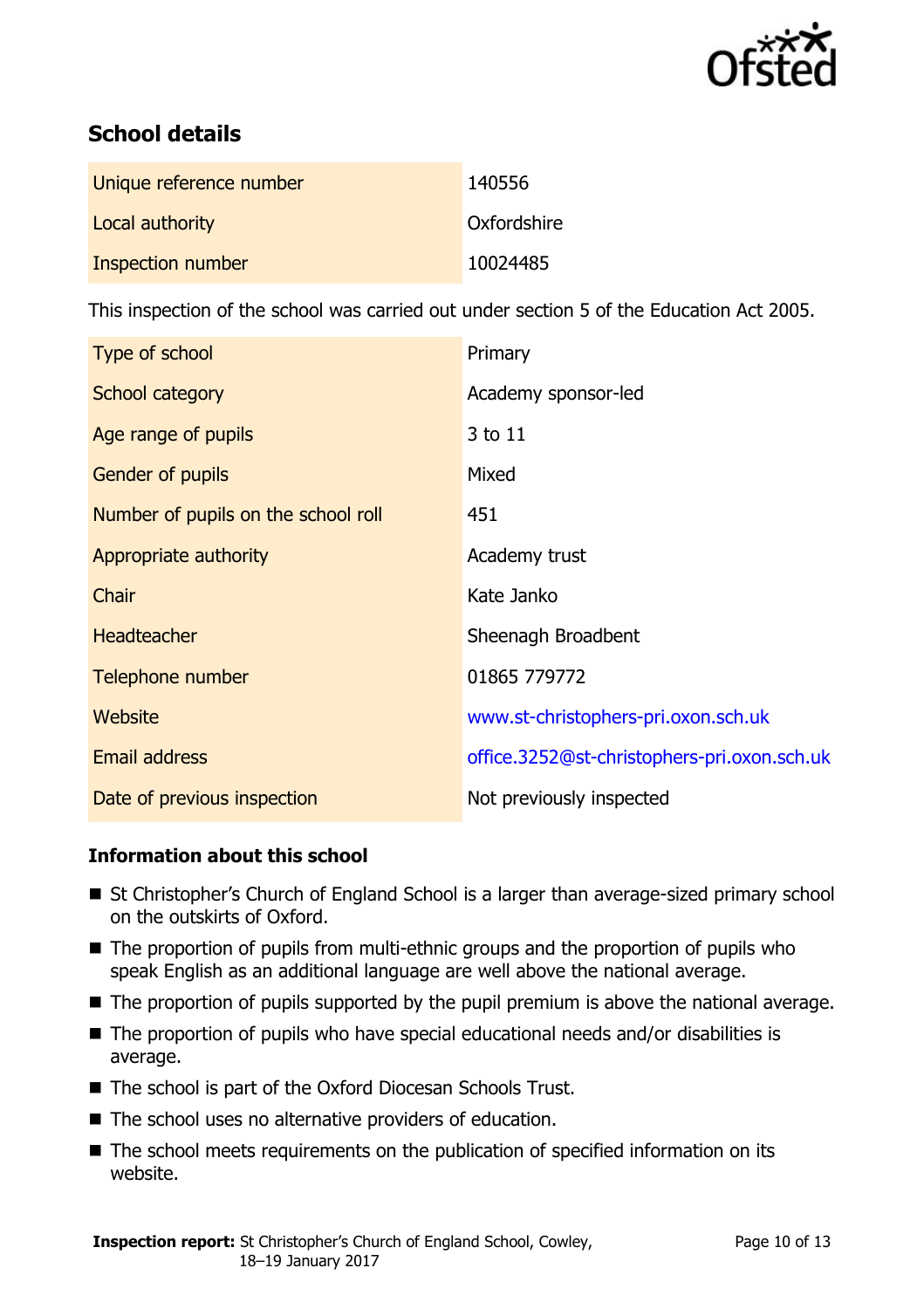

- The school complies with Department for Education guidance on what academies should publish.
- The school meets the government's current floor standards, which set the minimum expectations for pupils' attainment and progress.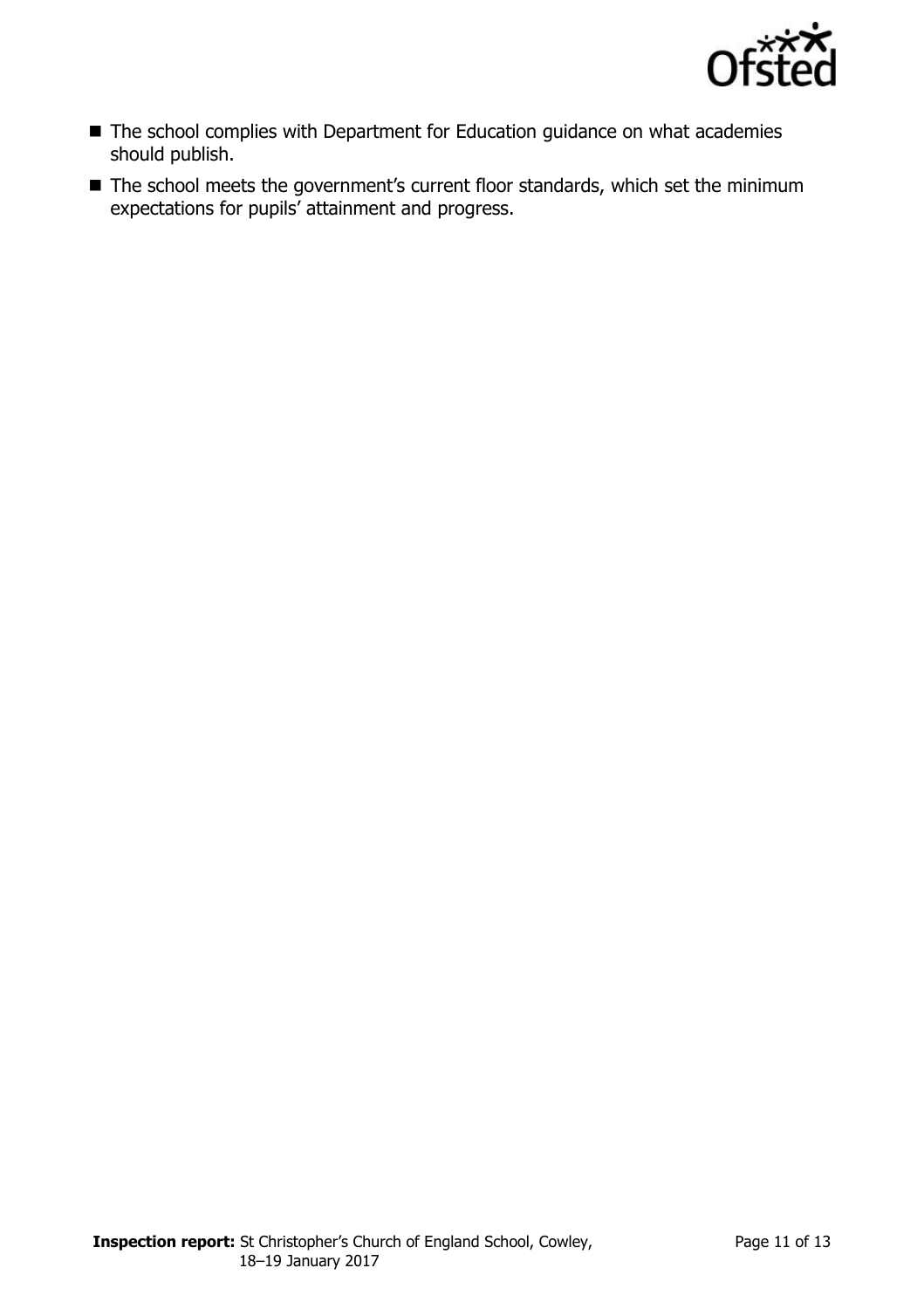

# **Information about this inspection**

- Inspectors undertook observations of pupils' learning in 27 lessons or parts of lessons. Some of these observations were carried out with school leaders.
- **Inspectors met with senior leaders, middle leaders and groups of teachers and pupils.** The lead inspector met with a group of governors and a representative of the Oxford Diocesan Schools Trust.
- Inspectors worked alongside school leaders to review the work of a cross-section of pupils. They also listened to pupils read.
- Inspectors reviewed a range of documentation, including school self-evaluation and improvement plans, school policies, pupil performance information, behaviour logs and information about attendance.
- A review of safeguarding was carried out, including a check of the single central record and a scrutiny of child protection documents and safeguarding policies.
- Inspectors took account of the 18 responses to the Parent View online questionnaire, including free text comments, the 45 responses to the staff survey and the 58 responses to the pupil survey.

#### **Inspection team**

| Catherine Old, lead inspector | Her Majesty's Inspector |
|-------------------------------|-------------------------|
| Nicola Cale                   | Ofsted Inspector        |
| Sue Gadd                      | Ofsted Inspector        |